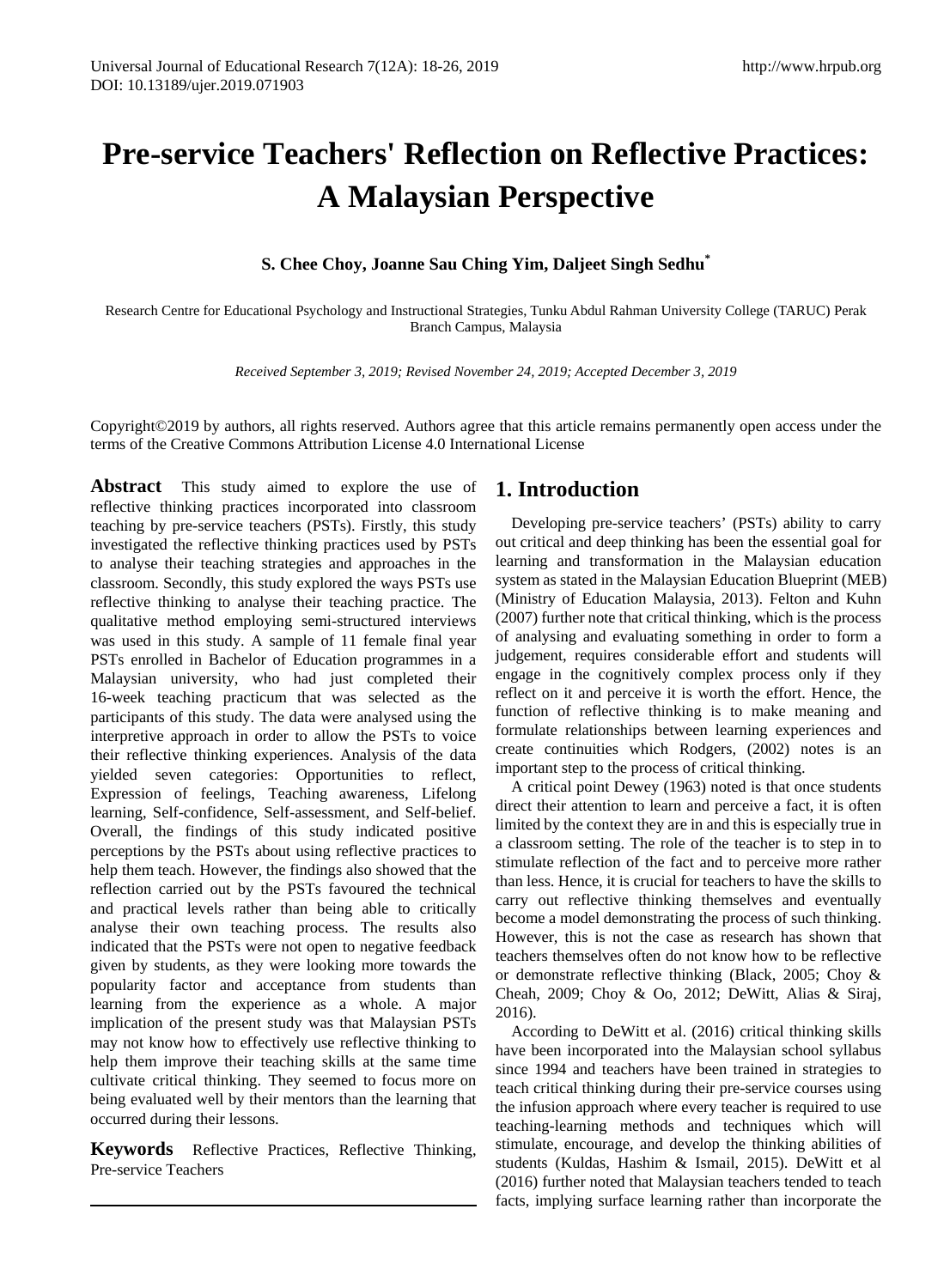use of arguments into their lessons which involved reflective and deep thinking. These teachers also tended to use analogies which can result in lower levels of thinking among students because of insufficient prior knowledge of the subject matter to stimulate critical and deep thinking. In the MEB it was stated that a 2011 research study found that only 50 per cent of the lessons in schools are being delivered effectively where students are sufficiently engaged and actively participate in their lessons. Further to this, much of the lessons in Malaysian classrooms focused on surface-level content understanding instead of deep thinking skills. The same report also stated that this practice among teachers is a challenge for Malaysia as 60 per cent of its current teachers will still be teaching for the next 20 years. In view of these challenges, there is a definite need for effective skills to stimulate thinking in classrooms, as well as determine the use of and the effectiveness of reflective thinking skills incorporated during teacher training in bringing about the interpretation of skills needed to enhance future interactions within the classroom. Hence two research questions underpin this study:

- 1. What are the reflective thinking practices used by PSTs to analyse their teaching strategies and approaches in the classroom.
- 2. How do PSTs use reflective thinking to analyse their teaching practice.

# **2. Literature Review**

#### **2.1. Reflective Thinking**

Teaching is complex requiring a degree of self-reflection and ability to apply situation-specific solutions in classroom settings. It is necessary for a teacher to not only have professional knowledge that is gained outside the classroom but also an ability to interpret their everyday experiences from within the classroom (Sparks-Langer & Colton, 1991). Barnhart and van Es (2015) found in their study that teachers who used reflective thinking to interpret the nuances of their students' actions allowed them to respond appropriately to their students' needs as well as use teaching as a learning profession, where they learn from their practice over time. Teachers who were asked to reflect on their teaching found it to be helpful in problem solving and problem resolution (Hayden & Chiu, 2015). With the call of the Malaysian government to develop critical thinking in students as one of the six attributes to be attained, a definition of critical thinking in line with the current skills and needs of these students has to be examined.

Rather than being a solitary undertaking, critical thinking has now been redefined by Kuhn (2016) to have shifted more to a form of social practice where it is embedded into actual and virtual contexts of others and whose reactions need to be analysed, reflected on and are evaluated constantly. Hence, students are constantly challenged to carry out reflective thinking on situations they are in, where individual

competencies are situationally guided to a certain degree requiring continued reflection in order to assess and understand the situation. Teachers who use reflective thinking know something about the effects they have on students. They are alert to the presence of power in their classroom and the possibility for misuse, and knowing their actions can silence or activate students' voices (Brookfield, 1995). Individuals who are reflective about what they are doing also had fewer errors and learned more in their work compared to non-reflectors (Lindh & Thorgren, 2015; Roessger, 2014). Schon (1987) suggested that the capacity to reflect on action so as to engage in a process of continuous learning is one of the characteristics of active learning. The cultivation of reflection in action while doing something and the reflection on action after doing it is an important feature in many learning situations where students are asked appropriate questions by their teachers to ensure they constantly reflect on what they are doing. However, the distinction between the two types of action is far from clear as Schon had highlighted (Clara, 2014). Osterman and Kottkamp (1993) proposed a model for reflective thinking for educators which aims to bring about such behavioural changes to teaching practices through self-awareness. The model proposes that teachers can personalise content to share with learners who become agents for change in their environment. The teachers are constantly reflecting on their practices and acts as facilitators for learning. Sahin and Ovez (2012) also found that the reflective tendencies of teachers changed over time depending on the type of schools and the subjects they were teaching.

## **2.2. Teaching Deep Thinking and Problem Solving Skills**

The lack of deep thinking skills will have implications for problem-solving skills. Naggapan (2001) noted that incorporating deep thinking into the curriculum for all students poses challenges as there is adequate research that suggests a need to explicitly infuse this form of thinking into the content being taught. Apart from this, Naggapan also found that in order for the acquisition of deep thinking skills to be successful, factors that involve the teachers also need to be taken into consideration. These factors include but are not limited to teachers' knowledge, skills and attitudes, continuous professional development of teaching skills, framework for teaching thinking, and the terminology and taxonomy needed for teaching thinking.

Naggapan (2001) further noted the role of teachers is to improve the quality of students' thinking and not necessarily teach them how to think. Consideration must also be given to the fact that the creative and critical thinking abilities of individuals may not improve as they mature. According to Ennis (2011), many students are not able to think critically and carry out deep thinking because they do not have the criteria for carrying out these forms of thinking and teachers often do not promote deep thinking to them. Hence, the MEB's call for developing students' critical and creative thinking will require some innovative moves in teaching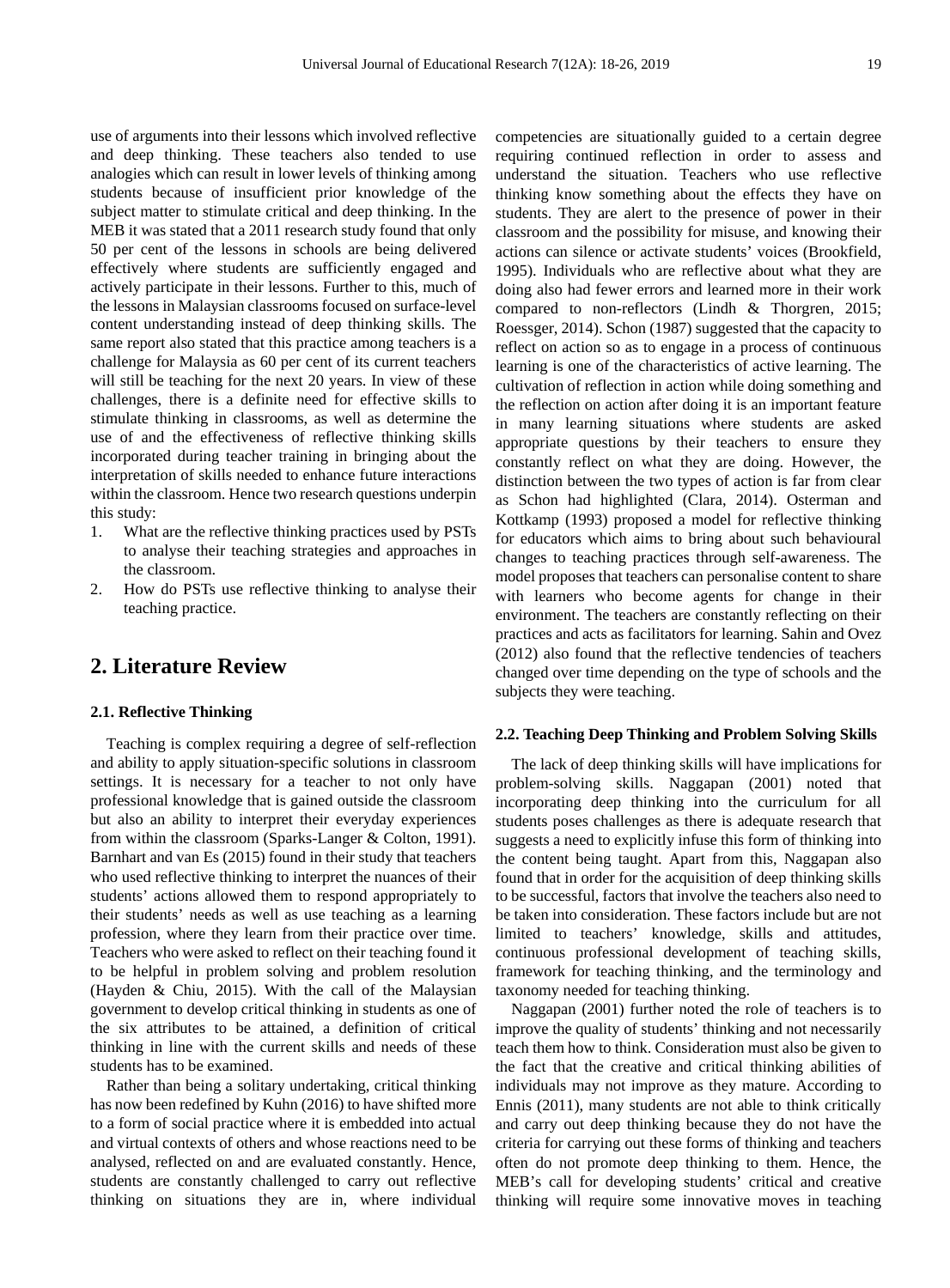approaches and strategies. Ong (2006) suggested that student feedback on their experiences when learning deep thinking skills will be crucial to help teachers reflect on their teaching approaches and strategies.

Ennis (2011) criticised Bloom's (1956) taxonomy for its inability to promote critical, deep or reflective thinking through its different levels because these levels are often confusing and the teachers themselves cannot differentiate between them (Nagappan, 2001). Further to this, Choy, Yim and Tan (2017) in a study of 1070 Malaysian PSTs found that reflective thinking is significantly influenced by self-belief, teaching awareness, and self-assessment ability. However, the same study also found that these teachers were not able to carry out continuous assessment and evaluations of teaching strategies and the influences they have on student learning. This will have implications on the ability of Malaysian PSTs to use effective teaching strategies to stimulate their students' critical and creative thinking suggesting that Malaysian PSTs are reflective only on aspects of their teaching that do not require critical analysis and forethought. Wong, et al (2015) similarly found in their study that Malaysian PSTs do not use critical thinking which questioned the underlying moral and ethical dimension of decisions made during teaching and self-reflection. The thinking used mainly focused on teaching strategies and personal preferences, with some focus on reflecting the underlying assumptions of teaching practices. Hence these PSTs do not have the experience to stimulate and promote the level of critical thinking among their students as aspired in the MEB. It is crucial that reflective thinking, which is thought by many researchers (Choy, Yim & Tan 2017; Lindh & Thorgren, 2015; Barnhart & van Es, 2015; Ennis,2011)is to promote critical thinking, is studied with greater detail and more in-depth to help facilitate this form of thinking among Malaysian PSTs.

# **3. Methodology**

## **3.1. Data Collection**

Final year PSTs enrolled in Bachelor of Education programmes who had just completed their 16-week practicum teaching in a Malaysian university were invited to participate in the study. A final sample of 11 female PSTs was selected to be interviewed based on recommendations from their lecturers that they were able to express and converse well in English. The goal was to have a sample of the student population that meet the specific needs of this study (Cohen, Manion & Morrison, 2000). A list of interview questions is included as appendix 1. All the PSTs were interviewed using a semi-structured approach because as Wragg (1984), p.184 puts it:

'[. . .] a semi-structured interview tends to be one of the most favoured by educational researchers as it allows respondents to express themselves at some length, but offers enough shape to prevent rambling.'

It also reduces incidences of interviewer bias, and increases comparability of responses and ensures data that are complete for each respondent on the topics addressed. Each interview lasted approximately 30 minutes and was recorded. The informed consent of each respondent was obtained and they were told they could leave the study at any time they wished. They were also told that the information provided will be kept confidential and their anonymity maintained. The respondents were not given inducements of any kind to participate.

### **3.2. Profile of Sample**

The 11 PSTs that participated in the interviews were enrolled in the Bachelor of Education programmes in the Teaching English as a Second Language programme. These PSTs were all females in their fourth year of studies and were aged between 22 and 23 years. There are no male representatives in the sample as no male pre-service teacher volunteered to be interviewed.

## **3.3. Context of the Experience**

The 11 respondents had completed their four months teaching practicum and was completing the final semester of their bachelor programme. The practicum course is designed to provide opportunities for PSTs to have hands-on experience in the classroom. Each respondent was assigned a mentor teacher and a supervisor during the practicum and had to write a reflective report of the practicum experience.

#### **3.4. Analysis**

The data were analysed using the interpretive approach because this study is about giving voice to PSTs' reflective thinking experiences (Larkin, Watts &Clifton, 2006). The intention is not to oversimplify the voices of individuals by summarising their opinions but rather to develop them at an interpretive level. This approach required firstly, an intensive and detailed analysis of accounts produced by the participants which were captured verbatim and secondly, an in-depth and analytical commentary on their 'sense-making' activities when learning. Therefore the interpretivist knowledge is contestable precisely because it represents an intertwining of facts and values.

# **4. Results and Findings**

Analysis of PSTs interviews yielded seven main categories as shown in Table 1: opportunities to reflect, expression of feelings, teaching awareness, lifelong learning, self-confidence, self-assessment and self-belief. The frequency is from positive and negative salient points which made reference to the categories in the interviews. The spaces are left blank if there are no comments belonging to the category.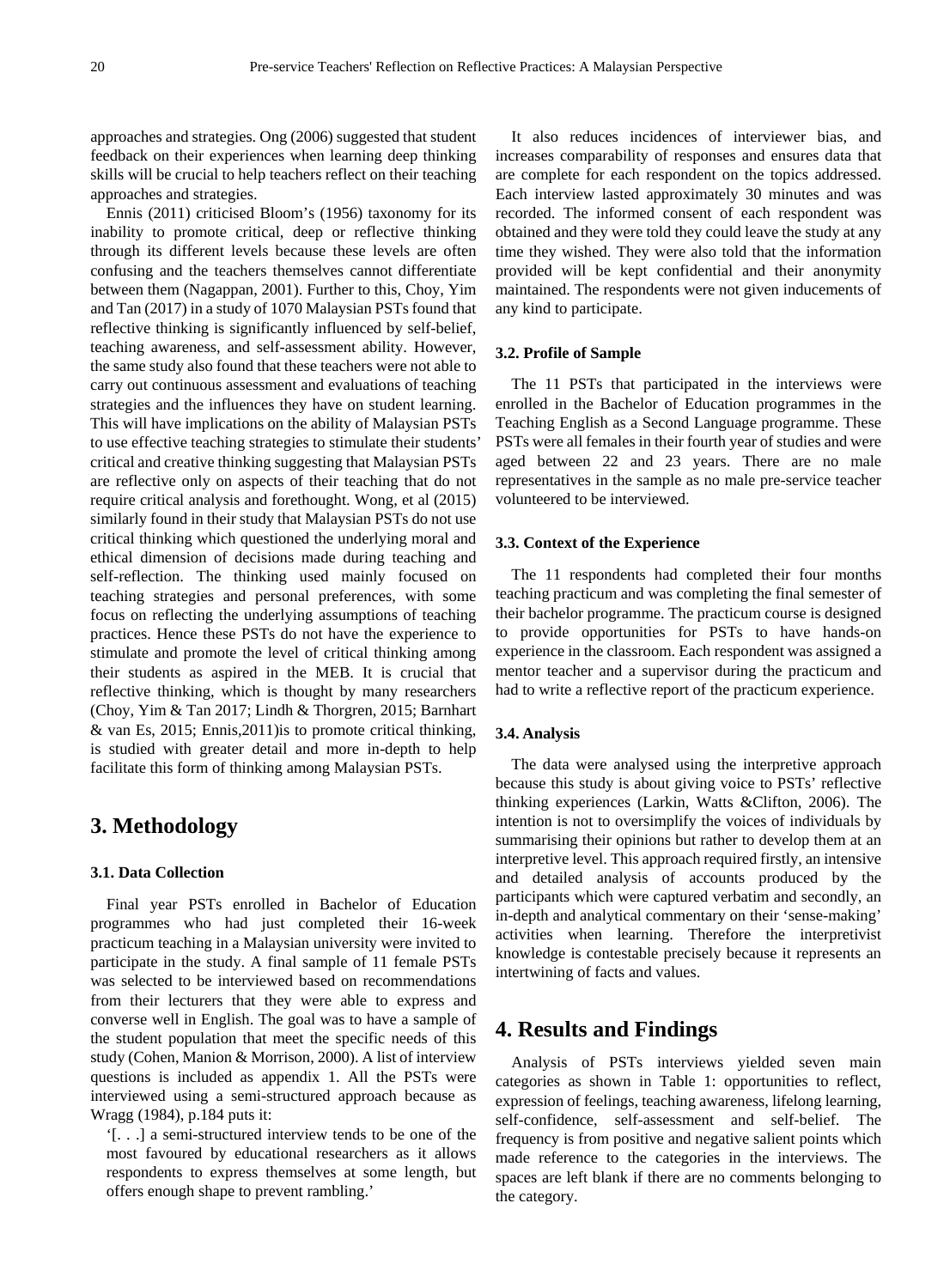|                                 | <b>Definition</b>                                                                                                              | <b>Frequency</b> |          |
|---------------------------------|--------------------------------------------------------------------------------------------------------------------------------|------------------|----------|
| Category                        |                                                                                                                                | Positive         | Negative |
| <b>Opportunities to reflect</b> | Occasions favourable for carrying out reflective thinking                                                                      | 11               |          |
| <b>Expression of feelings</b>   | Voicing and articulation of feelings toward students and<br>classroom situations                                               | 11               | 11       |
| <b>Teaching awareness</b>       | The process of gaining insights into one's own teaching<br>abilities.                                                          | 11               |          |
| <b>Lifelong learning</b>        | Intentions to learn more about teaching and the processes<br>involved.                                                         | 10               |          |
| Self-confidence                 | Reflections on one's own teaching abilities leading to<br>improvements and eventual mastery of the skill.                      |                  | 6        |
| Self-assessment                 | Procedure to systematically reflect, analyse and value<br>one's professional actions and its result in order to<br>improve it. |                  | 11       |
| Self-belief                     | Confidence in one's own teaching abilities.                                                                                    |                  |          |

**Table 1**. Analysis of PSTs interviews

#### **4.1. Opportunities to Reflect**

Eight of the respondents had positive comments about opportunities to reflect on their teaching especially during their practicum as they had to write their reflective journals. However, most of the reflections that were carried out seemed to favour delivery of lesson and effectiveness of their teaching strategies. For instance PST A said,

"For me I try to reflect on my teaching after every class and whether the activities conducted in class were effective for students or not. I will reflect to see if the materials I used were suitable for all levels of students."

Three of the respondents commented they had to reflect on their teaching practices and were more likely to carry out reflective thinking during practicum as they had to write the reflective journal. They were less positive about carrying out reflective thinking when writing the journal as they felt stressed about having to ensure their teaching was of good quality and wanted to know how they were performing from their mentors. They preferred immediate feedback rather than reflect for themselves. For instance PST C said,

"I usually want to write my reflective journals after I finish teaching so that it is fresh in my mind. I have also started writing a diary so that I can record my thoughts. I feel pressured because I want to know how I did in my teaching and if my students can understand and follow what I did. I want to catch any teaching problems and identify students' problems. It is better and faster to ask my mentor than analyse my reflective journal."

#### **4.2. Expression of feelings**

All the respondents commented that they felt a need to reflect on how to influence the thinking of their students. They perceived that many of their students did not show interest to learn in school because they were not properly influenced by their teachers when they were young. They felt positive about being able to influence their students' thinking. For instance PST E commented,

"I teach English and many of my students do not like the subject because they think it is hard. I feel that I need to reflect on how to influence the way they think and help them learn the language better. I want to instil moral values in them so that they can grow up to be well developed people."

These respondents also expressed feelings of worry about the way they teach. They seemed most worried and reflected mostly about not being effective in class because their lessons may not be differentiated enough to meet the needs of students with different ability levels. For instance PST B commented,

"I worry my students cannot understand me and they get confused about what they are learning. My students are from different ability levels and my lessons may not be differentiated enough to cater to the needs of all of them. I reflect on this constantly."

## **4.3. Teaching awareness**

All the respondents perceived that the reflective thinking process required when writing their journals allowed them to get to know more about their teaching abilities. However, many of the experiences related by the respondents focused on their own performance as teachers rather than the actual learning and incidences that took place in the classroom. All of them mentioned that they were more concerned about how students perceived their teaching rather than students' perceptions of the materials they were presenting. For example PST H said,

"My main concern in class is about my performance as a teacher. The students do not participate in my class and I am worried that they do not understand what I am teaching them. I do not want them to switch off and not listen to my lesson. I also feel like how I act in class is also very important as this will help keep my students' interest in class."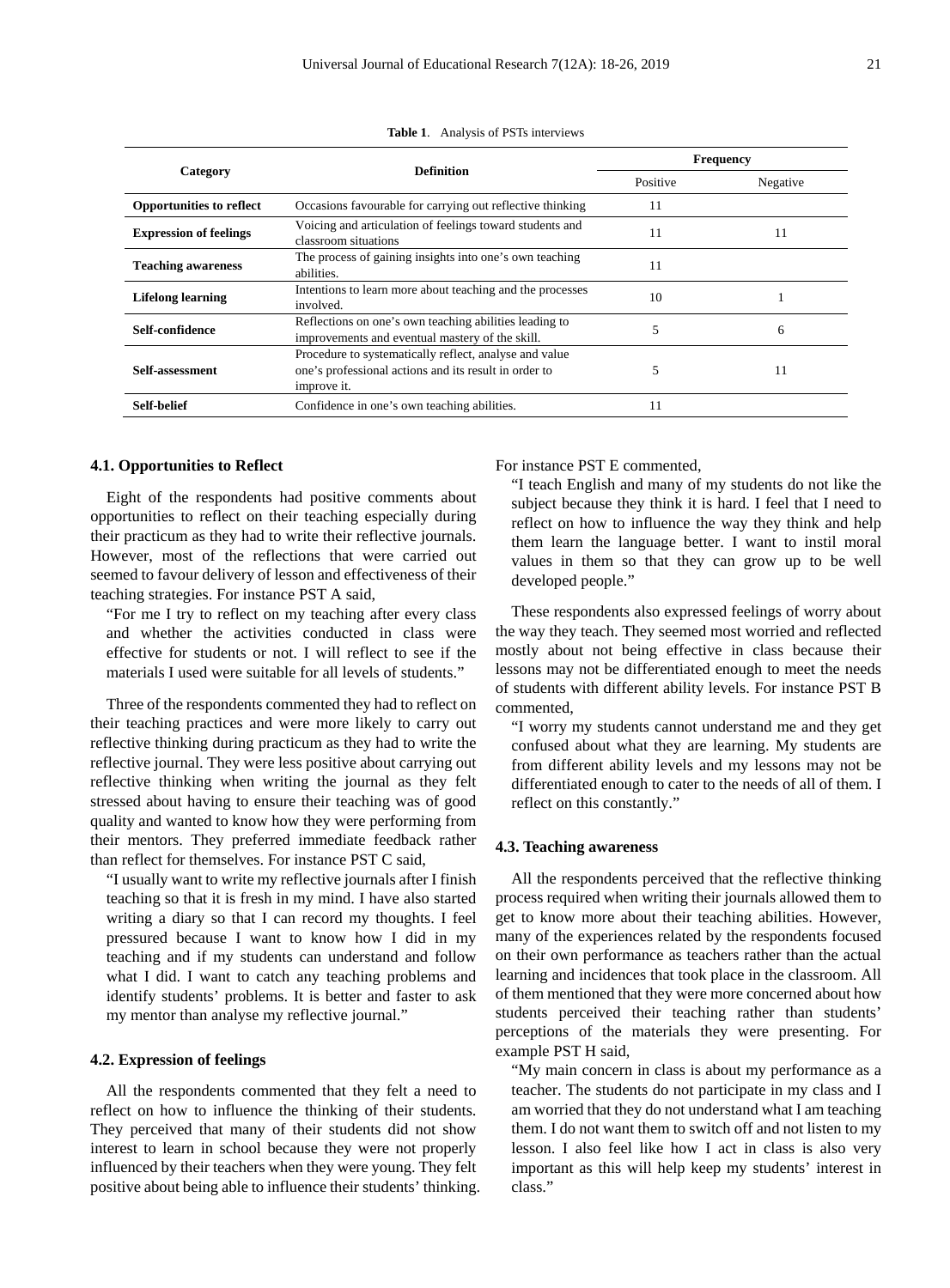## **4.4. Lifelong learning**

Ten of the respondents perceived they were continuously cultivating and improving their teaching skills. They perceived they continued to learn through meaningful interactions with their students and also through upgrade of their professional qualifications. For instance PST E said,

"For me I feel that learning is a lifelong process and it continues even after you finish university. I have plans to do my master degree after I finish with my current bachelor but not right away. I need to gain some experience first before I start on my next degree."

It must also be noted that apart from pursuing higher degrees these respondents did not perceive everyday life experiences in classrooms as contributing to lifelong learning. PST G said,

"I want to pursue my master degree like my sister. Formal education will help increase my lifelong learning. When I went for my practicum, I guess was also given lifelong learning experience as I was allowed to do hands-on practicum. I guess the opportunities for learning have been limited in my opinion to formal settings. I do not think I have lifelong learning when I teach my students because it is like practical. Putting theory to action."

## **4.5. Self-confidence**

Five of the respondents were enthusiastic about reflecting on their teaching in order to improve their teaching skills. However the focus of their reflections was mainly on how to get students to like their teaching and to get students to be more participative in class. For instance PST H said,

"I do reflect on my teaching because I am worried how the students perceive my teaching. I want to influence the way my students think about learning English. I think there must be more to just going to class and listening. It gives me confidence when I can get students to interact with me and not just sit and listen. I do not know what they are thinking about then. Whether they understand me or not."

Six of the respondents felt they were not as self-confident as they should be, especially during their practicum. They were not confident about establishing rapport with students as they were unsure if they had planned their lessons well. For instance PST J said,

"I am not as self-confident as I should be especially during my practicum as I do not know if I prepared my lessons well. My students sometimes do not interact with me in class and I do not know what they think of my lessons."

It interesting to note that all the respondents were more interested in their own performance as a teacher than the learning that takes place in the classroom. The reflection of their practice also focused on delivery of lessons rather than the actual learning that was taking place in the classroom.

### **4.6. Self-assessment**

Only five respondents stated that they assessed themselves based on the feedback and comments gathered from students. These respondents also shared that they used videos of themselves teaching and their reflective journals as tools to evaluate their teaching and determine if they were effective in the classroom. For instance PST G said,

"I will record myself in order to watch how I teach so that I can evaluate my teaching skills and strategies. I will also use the reflective journals as a way to evaluate myself as well. I will look to improve my lesson presentation and mistakes I had made from the videos and not repeat the same mistakes again."

Six respondents commented that while they did write reflective reports, they tended to depend on their friends and mentor teachers to advise them on their teaching. They prefer the opinions of others to help improve their teaching rather than analyse their reflective journals. For instance PST I said,

"Writing the reflective is a must during practicum. I have been advised by my supervisor to make a video of myself teaching to help me evaluate myself. However, I still prefer to ask the opinions of my mentor teachers and friends that I trust to give me feedback about my teaching."

## **4.7. Self-belief**

All the respondents believed they had good teaching abilities and were willing to learn from the feedback obtained from students. They also believed that their life experiences had contributed to the way they teach and deal with students. Although all of them admitted they had a difficult time dealing with negative feedback from students and had in some moments doubted their ability to teach. For instance PST J said,

"I believe that the way I handle students has come from the way I was influenced by my caretakers and elders in my life. I have always believed that you learn from life experiences. That has built my confidence. However, it is hard when students give me negative feedback and I have a hard time trying to figure out what I had done wrong. That worries me and can also be stressful."

# **5. Discussion**

The discussion will focus on using the results obtained to answer the two research questions.

1. What are the reflective thinking practices used by teachers to analyse their teaching strategies and approaches in the classroom?

On the whole the results showed that PSTs were positive about using reflective practices to help them with their teaching. However, the results also indicate that the reflection carried out by the PSTs was more on the technical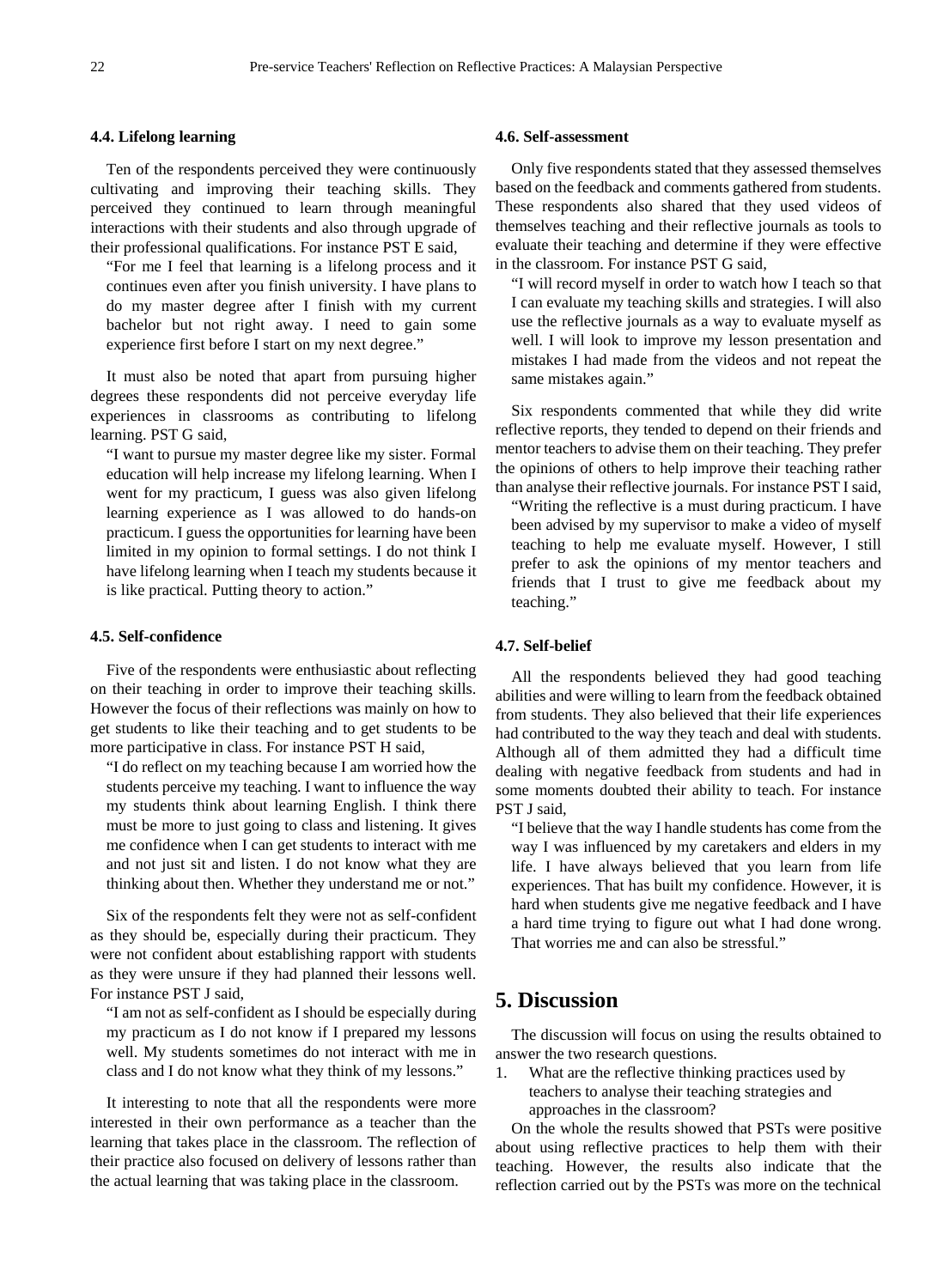and practical levels rather than critically analysing their teaching processes (Yaacob et al, 2014). The technical level focuses on the teacher and the success and failure of the techniques used, the practical level focuses on students' learning experiences and examination of strategies used and the critical level is where the teacher begins to question how the environmental context influences the way students learn. They were on the whole more concerned about how they were teaching than what their students were learning similar to findings by Nair and Ghanaguru (2017). As far as opportunities to carry out reflective thinking, most of the respondents were positive about this because they had to write their reflective journals as part of the course requirements. However some of them were unsure if they will continue with this practice when they are practicing teachers. This seems to indicate that these PSTs have not grasped the idea that reflective thinking practices are meant to make meaning and create a relationship with their learning experiences and other experiences in the classroom to create continuity (Rodgers, 2002) which can further enhance their teaching skills as well as develop critical thinking skills. Therefore the aim of the Malaysian government to promote critical thinking in students may not be achievable unless teachers are able to think critically themselves and it has to begin with them reflectively thinking about their classroom experiences.

The respondents expressed concerns about their ability to influence and control their students with specific mention of moral values by some of them. This seemed to concern all the PSTs indicating a need to control their students in terms of their behaviour and thinking rather than influence their ability to think and learn on their own. Although studies (Barnhart & van Es, 2015; Yaacob et al.; 2014) have found that teachers reflecting on and assessing their own teaching have helped in problem solving and responding to students appropriately, these PSTs seemed more intent on controlling the classroom and student behaviour. Suggesting that these PSTs are more focused on teacher centred learning as opposed to student centred learning where the teacher is the source of influence and information.

Although there were opportunities for reflective thinking when writing their journals, the reflective process seemed centred around their performance in class rather than the actual learning that takes place in their students. They seem to focus more on students 'accepting' and 'liking' what they taught. Therefore the focus on their own teaching and 'performance' in class can be described as an 'anticipatory emotion' (Hayes, 2003) where there is a mixture of anxiety and excitement about the classroom and the actual teaching situation. Interestingly, only about half of the respondents were confident about dealing with students and the activities that took place in class. Goh and Blake (2015) highlighted this dilemma noting that it stems from PSTs' lack of confidence to control their students often having to resort to discipline and raising their voices resulting in frustrations for both parties. This finding is not surprising given that PSTs are themselves evaluated by their supervisors and mentor

teachers, hence the pressure is on them to give their best in the classroom. However, all this happens at the expense of the actual learning that takes place in the classroom.

2. How do PSTs use reflective thinking to analyse their teaching practice?

The respondents did not seem to be open to negative feedback given by students, they were looking more forward to the popularity and acceptance they could gain from students rather than learning from experience as a whole. The respondents were also reluctant to use negative feedback as a tool to help them grow their skills. While all the respondents seemed intent on writing their reflective journals, they did it more as an assignment rather than as a tool to help them analyse their teaching skills. About half of the respondents were also using videos of themselves teaching apart from reflective journals to help them analyse and improve their teaching skills. Although these PSTs perceived videotaping their lesson was helpful, there was no further elaboration on how it helped them with their teaching.

It is also interesting to note that about half of them were more interested in getting their supervisors' and mentors' observation feedback rather than viewing and analysing video tapes of their lessons. This shows a lack of confidence in the self-assessment process, requiring an authority figure to give affirmations, comments and guidance. Goh and Matthews (2011) noted that PSTs need the reinforcement and recognition given by their mentors to affirm their teaching abilities. It is important to note that all the respondents believed they had good teaching ability and were willing to learn from students' feedback. Hence the idea that reflective journals will stimulate self-discovery, teaching awareness and troubleshoot potential problems areas may not be as effective without the proper reinforcements and affirmations from mentors on the use of these journals as a tool for analysis of the teaching process. These journals will then be no more than a part of the coursework to be completed for a grade.

## **6. Limitations**

The sample for this study is taken from one university in Malaysia which offers teacher education programmes for its students, the interpretive approach used in this study implies the interpretation of data that is not value free hence the results obtained are free from subjectivity. However, some of the results may be generalizable to some degree otherwise it will be pointless carrying out this study. Hence the results obtained may be applicable to other similar situations.

# **7. Implication and Conclusions**

The results of this study seem to indicate that Malaysian PSTs may not know how to use reflective thinking to help them improve their teaching skills. They are more involved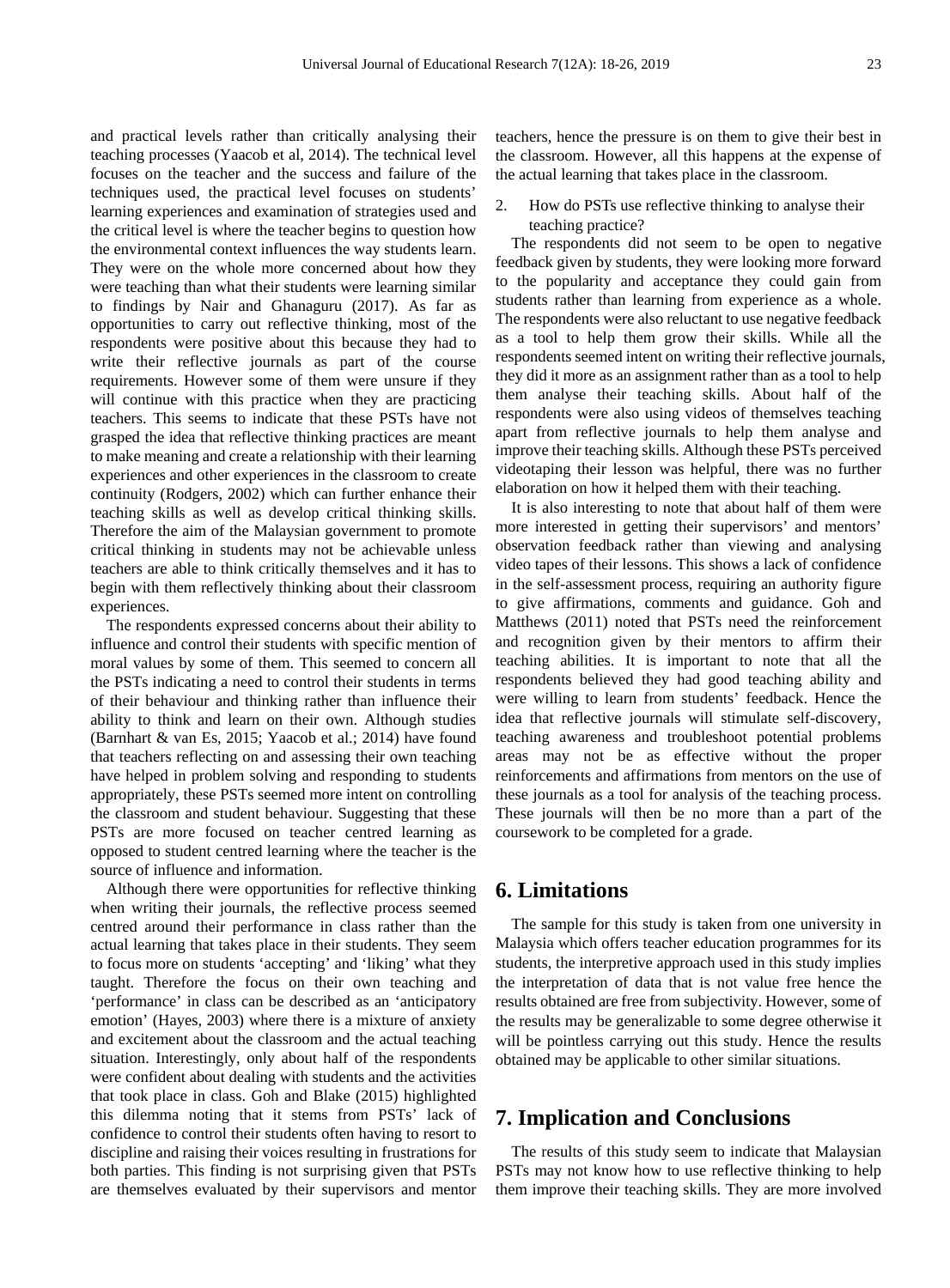with ensuring that they are evaluated well by their mentors than what their students are learning during their lessons. Their perspective is more on gaining recognition from their mentors that they are carrying out their duties well as teachers than reflecting on their teaching to self-improve. Further to this, reflective thinking aids autonomous learning and through reflection PSTs are supposed to gain further insights into the progress of their own teaching and make adjustments to areas that appear weak. However, it may be challenging for Malaysian PSTs to transition to such autonomous learning as they are more accustomed to being closely guided by their supervisors and mentor teachers, although concerted efforts are being made by universities to encourage more student-centred learning.

The results of this study also indicate that reflective thinking has minimal influence on PSTs. Many of these PSTs are carrying out the process because it is built into the coursework and they have to fulfil the requirements of writing a reflective journal to complete their practicum. They prefer to get direct feedback from their mentors rather than analysing and critiquing their performance through these journals. There has also been no follow-up studies on whether the reflective thinking process introduced during the PSTs practicum is continually used during their actual teaching practice. The results of this study seem to suggest that these PSTs are more focused on the techniques of teaching and seldom reflect and more likely to follow orders which Choy and Oo (2012) defined as the introductory level of reflection.

The PSTs also appeared to be overly worried about making mistakes which suggests that if they actually carried out reflection of what they did in class, it is very minimal and mostly on the surface. Reflection if properly carried out will minimise errors in teaching (Lindh & Thorgren, 2015; Roessger, 2014) as well as help them become active learners (Schon, 1987). This lack of reflective skills can be explained by the interdependent nature (Park, Uchida & Kitayama, 2015) of these PSTs where they may be more focused on

engagement with and acceptance by their social group. Hence, they prefer to get feedback from leaders of this group rather than coming to conclusions and insights about their teaching independently. These PSTs may not develop the necessary thinking skills that will enable them to effectively incorporate critical thinking and active learning into their classrooms.

If Malaysia is to realise the aspirations of the MEB, there will have to be changes and improvements in the teacher education programmes. Goh and Blake (2015) have highlighted the plight of PSTs during their practicum where many of them are not prepared to manage their classrooms or their students as they have to struggle with 'how' and 'what' to teach. Currently there is no definition of what is adequate in terms of the practicum experience other than the number of hours spent in the classroom. If reflective thinking is to play a part in the teaching experience of PSTs, there must also be clearer indicators of it taking place during the whole practicum process. Currently it is necessary for PSTs to write a reflective log of their teaching practicum but other than it being a part of the course requirement, the reflective process is not taken further to be incorporated into the actual teaching practice. Many practicing teachers in schools, still struggle with critical and higher order thinking (Othman & Mohamad, 2014) in addition to having to deal with students from diverse backgrounds having a multitude of social problems (Kuldas et al, 2015). These PSTs can also benefit from having their reflective thinking skills enhanced which have been found to help with problem-solving especially if they are encouraged to be critical rather than just focus on the technical aspects when analysing their teaching (Yaacob et al., 2014).

# **Acknowledgements**

This research work is supported by Tunku Abdul Rahman University College Internal Grant UC/1/G2019-00039.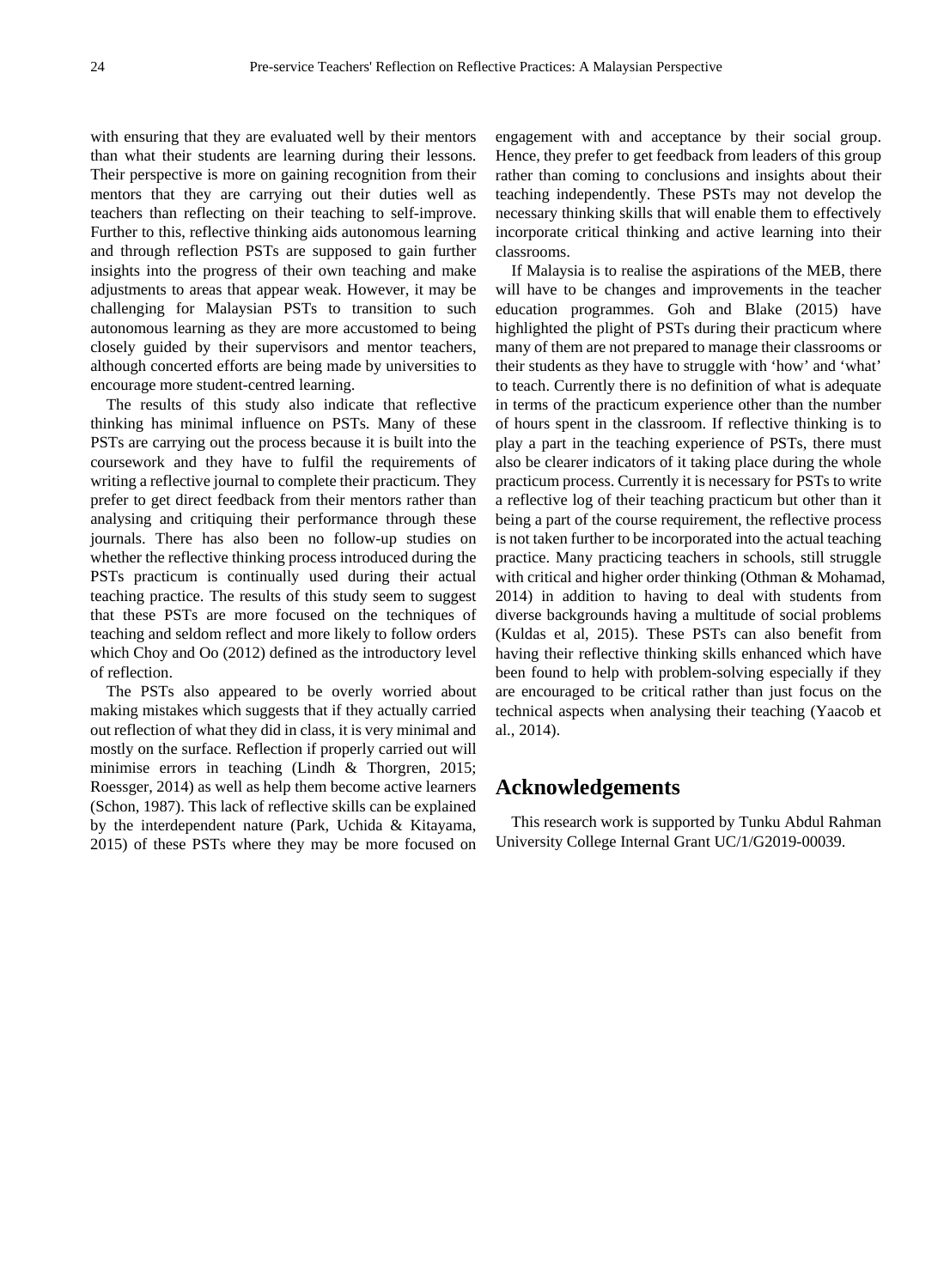# **Appendix 1: Interview Questions**

#### Reflective practice

- 1. What are the opportunities for you to reflect on your teaching? Do you reflect on the lesson after you teach your class?
- 2. I worry about my students………. (Complete the sentence)<br>3. I want my students to ………. (Complete the sentence)
- I want my students to ……….. (Complete the sentence)
- 4. What are your concerns about your class? Do you want to just teach and get it over with or do you want to influence the thinking of your students?

#### Lifelong learning skills

1. Do you have any intention to continue with your studies after graduation? What are your views about life-long learning? 2. Describe the opportunities that you have been given to cultivate lifelong learning.

#### Self-assessment ability

- 1. How confident do you feel when you teach?
- 2. Is self-assessment encouraged in your programme of study? Describe the different ways that you could use to evaluate yourself.
- 3. When I get negative feedback, I feel…… (complete the sentence) Why?<br>4 Do you think your students will help you discover more about your teach
- 4. Do you think your students will help you discover more about your teaching? If so how? If not why?

#### Self-belief

|                    | <b>DUIL DUILUL</b> |                                                                         |  |
|--------------------|--------------------|-------------------------------------------------------------------------|--|
|                    |                    | Do you believe that your life experiences influences the way you teach? |  |
|                    | 2.                 | Do you think your needs come first or your students' needs?             |  |
|                    | 3.                 | Do you think you teach well? Why?                                       |  |
| Teaching awareness |                    |                                                                         |  |
|                    |                    | Do you have a set of teaching practices that you are comfortable with?  |  |
|                    |                    | Do you think these practices are effective? Why and why not?            |  |
|                    |                    |                                                                         |  |

## **REFERENCES**

- [1] Barnhart, T., & van Es, E. (2015). Studying teacher noticing: Examining the relationship among pre-service science teachers' ability to attend, analyze and respond to student thinking. *Teaching and Teacher Education*, 45, 83-93.
- [2] Black, S. (2005). Teaching students to think critcally. *The Education Digest*, 70(6), 42-47.
- [3] Bloom, B. S. (1956). *Taxonomy of Educational Objectives.* Boston: Allyn and Bacon.
- [4] Brookfield, S. D. (1995). *Becoming a critically reflective teacher.* London: Jossey-Bass.
- [5] Choy, S. C., & Cheah, P. K. (2009). Teacher perception of crtitical thinking among studetns and its influence on higher education. *International Journal of teaching and learning in Higher Education*, 20 (2), 198-206.
- [6] Choy, S. C., & Oo, P. s. (2012). Reflective thinking and teaching practices: A precursor for incorporating critical thinking into the classroom. *International Journal of Instruction*, 5(1), 167-182.
- [7] Choy, S. C., Yim, S. C., & Tan, P. L. (2017). Students' perceptions of quality learning in a Malaysian university - A mixed method approach. *Quality Assurance in education*, https://doi.org/10.1108/QAE-12-2016-0088.
- [8] Clara, M. (2014). What is reflection? Looking for clarity in an ambigious notion. *Journal of Teacher Education*, 66(3) 261– 271. DOI: 10.1177/0022487114552028.
- [9] Cohen, L., Manion, L., & Morrison, K. (2000). *Research Methods in Education.* London: Routledge-Falmer.
- [10] Dewey, J. (1963). *Education and Experience.* New York: Collier Books.
- [11] DeWitt, D., Alias, N., & Siraj, S. (2016). Problem solving strategies of malaysian secondary school teachers. *Educational Technology to Improve Quality and Access of Education to Prosperous Society.* (pp. 1-14). Bali: Universitas Negeri Jakarta.
- [12] Ennis, R. (2011). Critical thinking: Reflection and perspective (Part 1). *Inquiry: Critical thinking Across the Disciplines*, 26 (1), 4-18.
- [13] Felton, M. K., & Kuhn, D. (2007). "How do I know?" The epistemological roots of critical thinking. *Journal of Museum Education*, 32 (2), 101-12.
- [14] Goh, P. S., & Blake, D. (2015). Teacher preparation in Malaysia: needed changes. *Teaching in Higher Education*, 20(5), 469–480.http://dx.doi.org/10.1080/13562517.2015.10 20780.
- [15] Goh, P. S., & Matthews, B. (2011). Listening to the concerns of student teachers In Malaysia during teaching practice . *Australian Journal of Teacher Education*, 36(3), 92-103.
- [16] Hayden, H. E., & Chiu, M. M. (2015). Reflective Teaching via a Problem Exploration–Teaching Adaptations–Resolution Cycle: A Mixed Methods Study of Preservice Teachers' Reflective Notes. *Journal of Mixed Methods Research*, 9(2) 133–153.
- [17] Hayes, D. (2003). Emotional Preparation for Teaching: a case study about trainee teachers in England. *Teacher Development*, 7(2), 153-171.
- [18] Kuhn, D. (2016). A role for reasoning in a dialogic approach to critical thinking. *Topoi*, 1-8.
- [19] Kuldas, S., Hashim, S., & Ismail, H. N. (2015). Malaysian adolescent students' needs for enhancing thinking skills, counteracting risk factors and demonstrating academic resilience. *International Journal of Adolescence and Youth*, 20(1), 32-47.doi:10.1080/02673843.2014.973890 .
- [20] Larkin, M., Watts, S., & Clifton, E. (2006). Giving voice and making sense in interpretive phenomenological analysis.